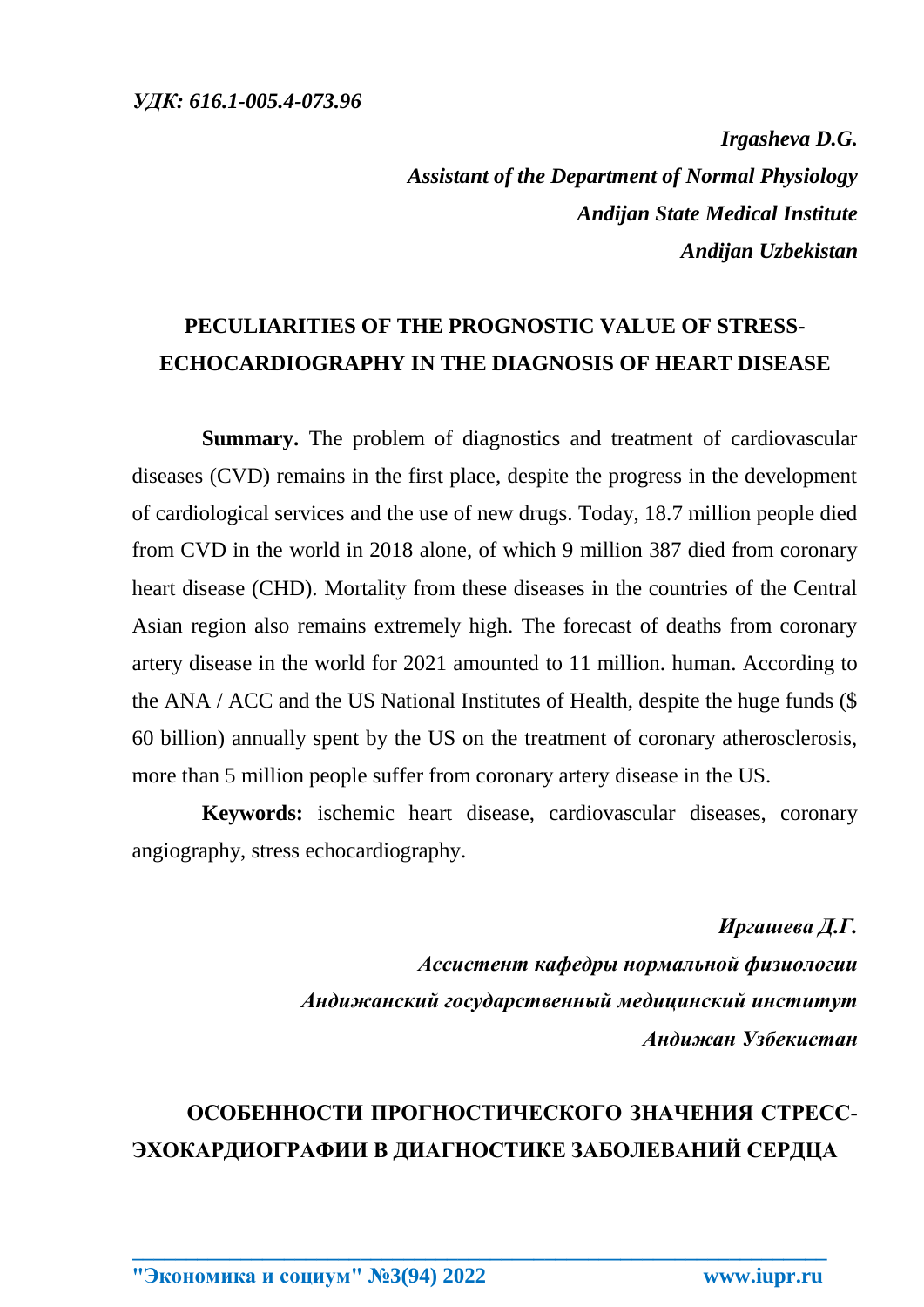**Резюме.** Проблема диагностики и лечения сердечно-сосудистых заболеваний (ССЗ) остается на первом месте, несмотря на успехи в развитии кардиологической службы и применение новых лекарственных препаратов. Сегодня от ССЗ в мире только в 2018 г. по этой причине умерли 18,7 млн. человек, из них 9 млн. 387 - от ишемической болезни сердца (ИБС). Летальность от этих заболеваний по странам среднеазиатского региона также остаётся крайне высокая. Прогноз смертности от ИБС в мире на 2021 г. составил 11млн. человек. По данным АНА/АСС и национального института здоровья США, несмотря на огромные средства (60 млрд. \$), ежегодно затрачиваемые США на лечение коронарного атеросклероза, в США страдают ИБС более 5 млн. человек.

**Ключевые слова:** ишемической болезни сердца, сердечно-сосудистых заболеваний, коронароангиографии, стресс-эхокардиографии

**Relevance.** One of the ways to reduce mortality from coronary artery disease is early diagnosis and timely treatment. There are various algorithms for diagnosing coronary artery disease both in our country and abroad (Sedov V.P., Alekhin M.N., Korneev N.V., 2000), and in the USA (AHA / ACC 2007), including mandatory stress echocardiography (stress echocardiography) before performing selective coronary angiography (CAG). The sensitivity of standard samples (dobutamine with atropine, dipyridamole with atropine) is relatively low and is about 80.0% (Sedov V.P., Alekhin M.N., Korneev N.V., 2000). Given the mechanism of action of dipyridamole ("intercoronary steal syndrome"), and dobutamine (stimulation of  $\alpha$ -adrenergic receptors, leading to an increase in myocardial oxygen demand), it is advisable to combine them as stress agents during exercise EchoCG.

To exclude false-positive and false-negative results in the diagnosis of coronary artery disease, stress echocardiography should have high sensitivity and specificity.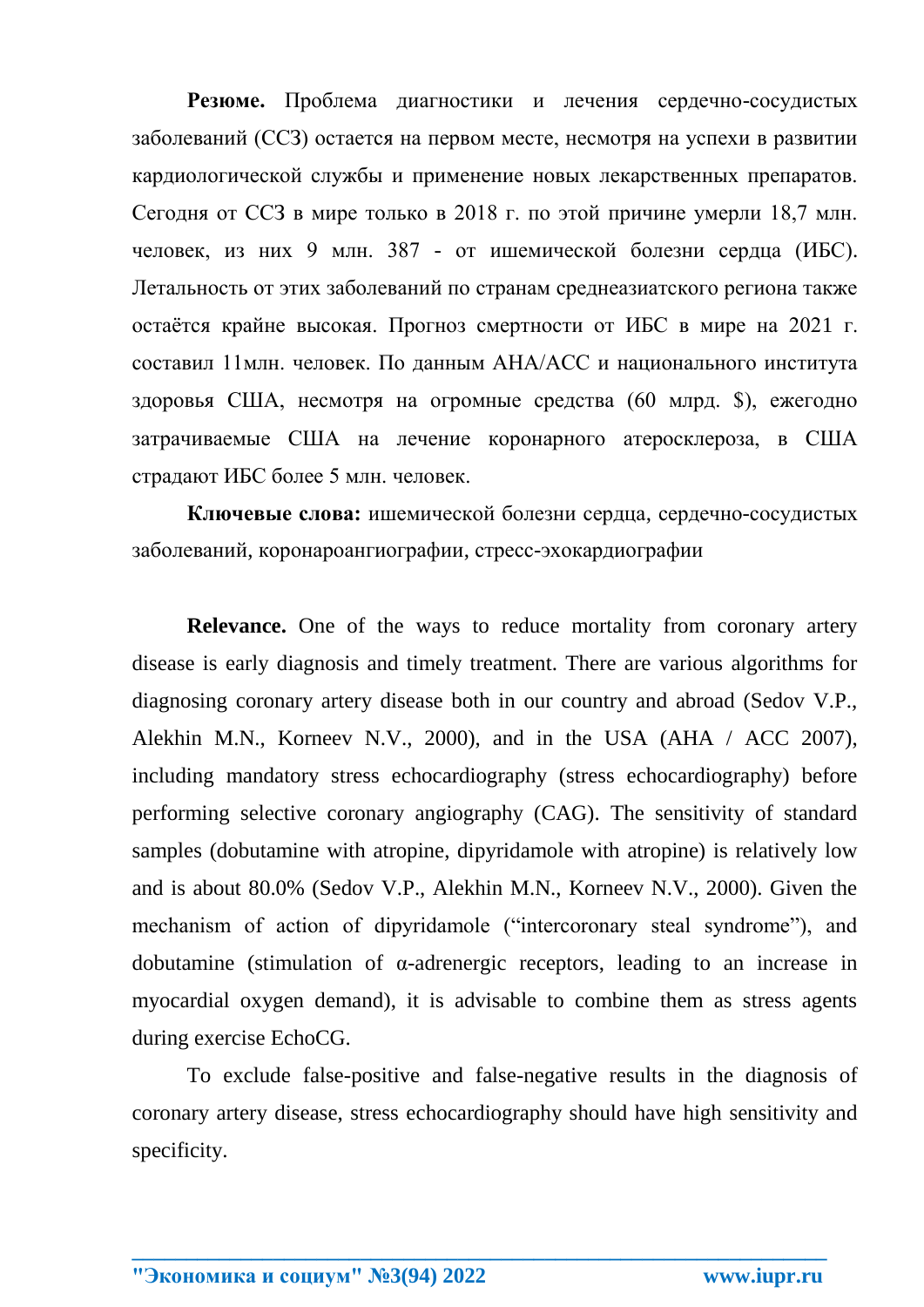According to many literature sources, the sensitivity of stress echocardiography with exercise is 91.0% (Alekhin M.N. 2003, Hecht HS 1993, Gani F. 2007, Leischik R. 2007, Picano E. 2007), which is significantly higher than than pharmacological tests. However, there is a group of patients who are not able to perform this particular type of study. For this contingent, a stress echocardiogram with pharmacological tests (dipyridamole, dobutamine) is indicated.

**The purpose of the study:** to study the role and possibilities of stress-Doppler echocardiography in the diagnosis of coronary artery disease.

**Materials and research methods.** The control group consisted of 20 apparently healthy patients aged from 60 to 60 years  $(49.1\pm 2.98)$  without clinical manifestations of coronary artery disease and the absence of its main risk factors. Depending on the clinic, the results of the study, the patients were divided into 2 groups. Group I patients consisted of 20 apparently healthy men aged 37 to 61 years (49.2±2.87) with two risk factors for CHD. Group II included 20 men aged 39 to 64 years  $(49.5\pm3.01)$  with typical angina attacks. All examined patients underwent tissue stress echocardiography with physical activity. Physical activity according to the method was used as a stress agent. The patient was discontinued beta-blockers, cardiac glycosides, calcium antagonists and nitrates 2 days before stress echocardiography. Tissue stress echocardiography was performed in the parasternal position at the level of the papillary muscles along the long axis (PLax) and short axis (SaxPM), apical 4-chamber (4Ch) and 2-chamber (2Ch) positions, as well as using pulsed-wave mode of longitudinal tissue Doppler. Systolic regional parameters of myocardial contractility were determined in the main blood supply basins: anterior descending artery (ADA), circumflex artery (OA), right coronary artery (RCA). The increase in maximum segmental systolic velocity (MSV) for each of the segments at all stages of the stress test was assessed. The tissue stressdechoCG test was considered positive if the MSS for any of the segments decreased at the next stage of the test.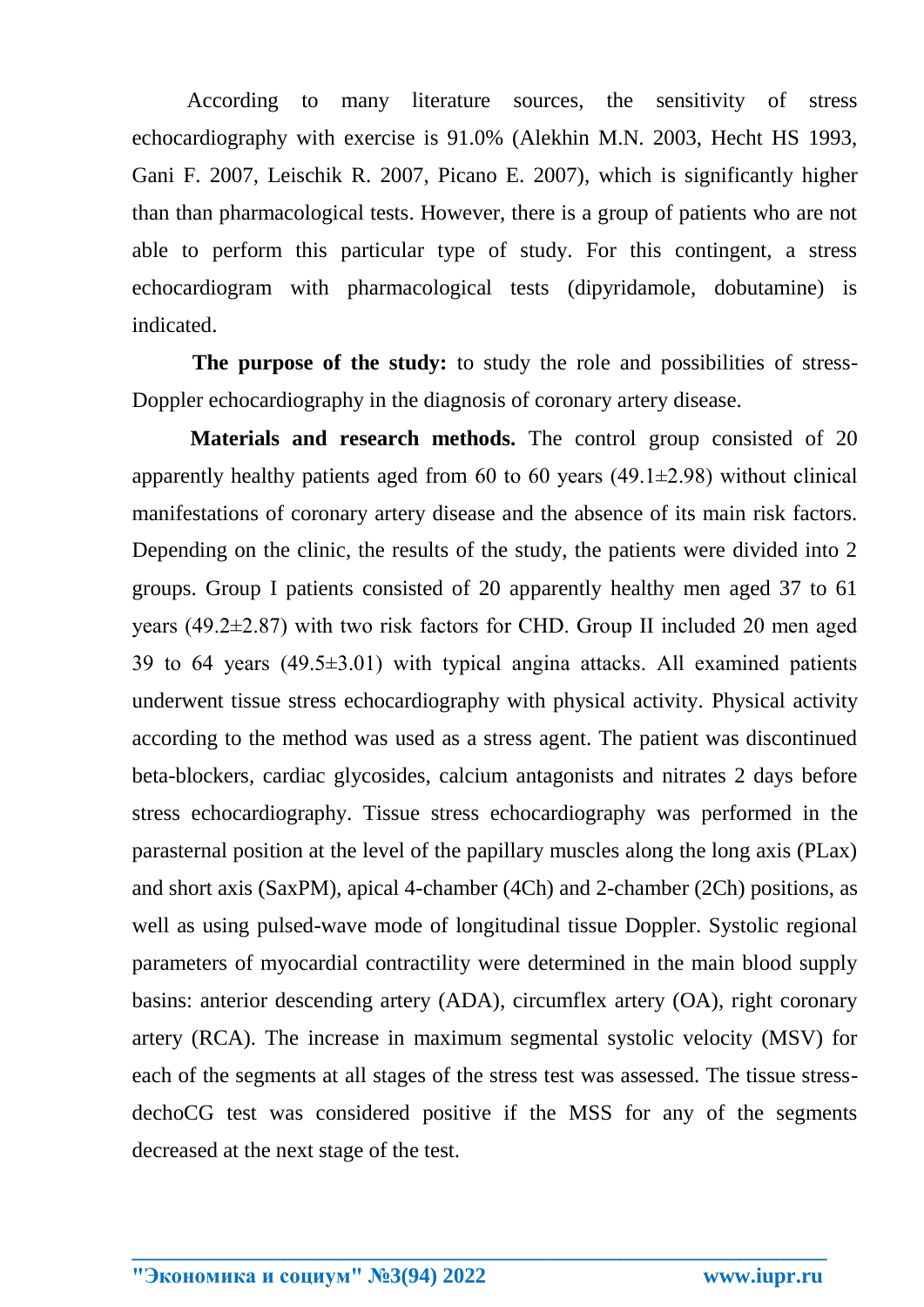**Research results.** MCC indicators at rest during stress-dechocardiography in the control group (n=20). There is a direct linear relationship between the increase in MCC and the stage of the stress test in the control group. Thus, there is an increase in MCC by an average of 1.31 times, and with a combined stress-DechoCG test - by an average of 1.87 times. In patients without clinical manifestations of coronary artery disease with no major risk factors with a positive VEM test (n=20), the sensitivity and specificity of the combined stress echocardiography was 100% (p0.001). It was found that 90.0% of patients in this group with pathological changes in the ST segment had no coronary lesions (p0.05). In the group of patients with newly developed angina pectoris, the presence of 2 or more risk factors for coronary artery disease and a negative VEM test, atherosclerotic lesion of the coronary artery was noted in 70.0%. The results of the combined stress echocardiography fully corresponded to those in CAH both in terms of the location of the affected artery and the prevalence of the pathological process (p0.001).

**Conclusion.** Stress echocardiography is the preferred imaging technique due to lower cost, wide availability, and, most importantly, the absence of ionizing radiation. Combined stress Doppler echocardiography can be successfully used both to form groups of patients subject to coronary angiography and to assess the effectiveness of angiosurgical treatment of coronary artery disease.

## **LITERATURE**

1. Alekhin M. N., Salnikov A. V., Sidorenko B. A. Stress echocardiography with treadmill in the diagnosis of coronary artery stenosing lesions in patients with a variable risk of coronary heart disease. Cardiology. - 2002. - No 12. - S. 18–22.

2. Korneev N.V. Stress echocardiography // Clinical guide to ultrasound diagnostics // Ed. Mitkova V.V., Sandrikova V.A., V.5, M.: Vidar, 2000., S. 138- 160.

3. Sedov V.P., Alekhin M.N., Korneev N.V. stress echocardiography. M - 2000 -152C.